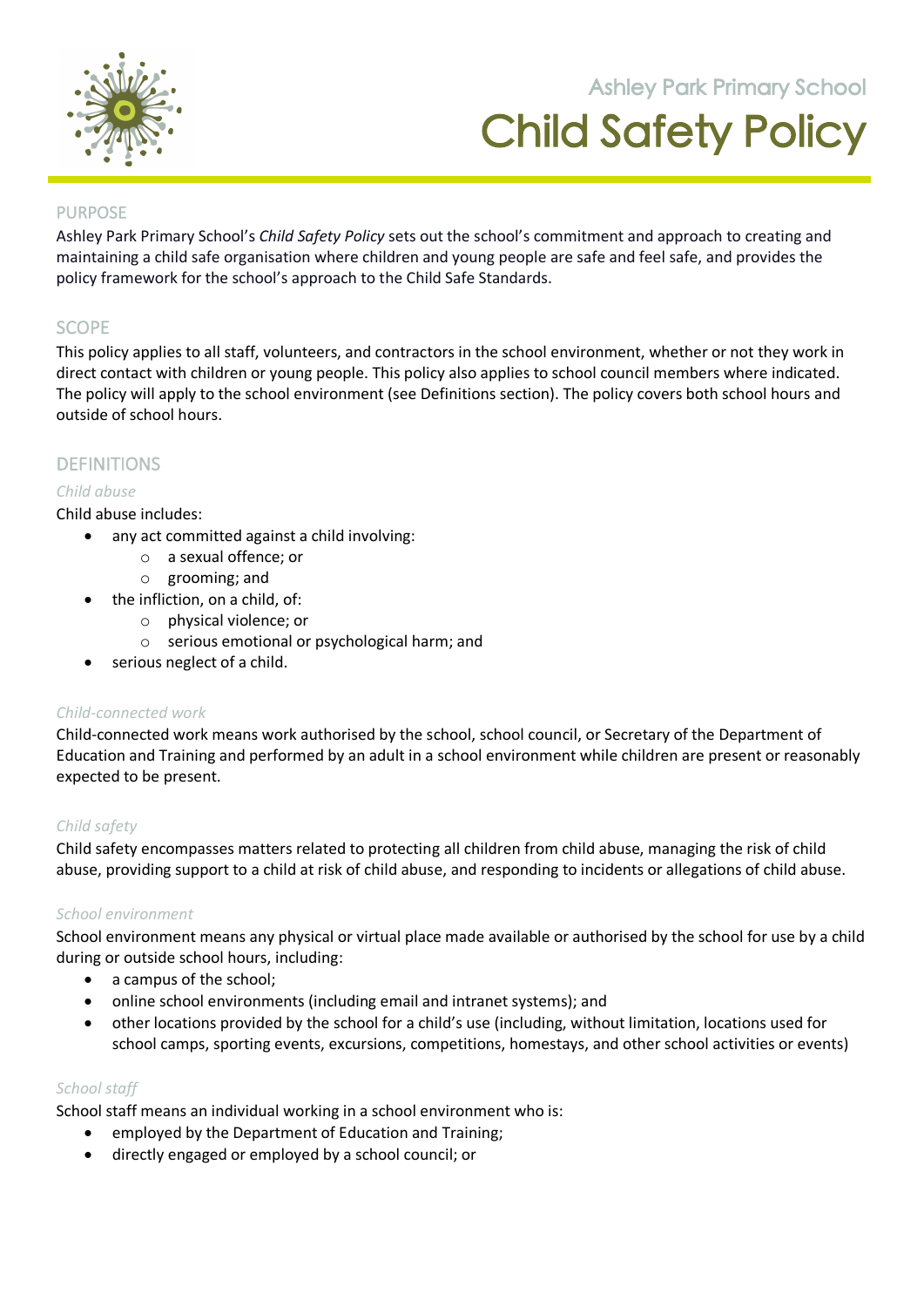• a volunteer or a contracted service provider (whether or not a body corporate or any other person is an intermediary).

# STATEMENT OF COMMITMENT TO CHILD SAFETY AND CHILD SAFETY PRINCIPLES

Ashley Park Primary School is committed to the safety and wellbeing of all children and young people. This will be the primary focus of our care and decision-making.

Our approach to creating and maintaining a child safe school environment is guided by our school philosophy and values. Our vision is to *be all we can be.* A collaborative school community formed through strong partnerships that contribute to the engagement, wellbeing and achievement of all. We understand that children can struggle to be all they can be if they are not safe from abuse.

At Ashley Park Primary School our values guide the decisions and behaviours of all members of our school community, including in relation to child safety:

- *Be kInd* to self and to others.
- *Be responsible* for learning at school and at home, for actions, belongings and school equipment.
- *Be all we can be -* independently, collaboratively and to achieve our best.

#### Ashley Park Primary School **has zero tolerance for child abuse.**

We are committed to providing a child safe environment where children and young people are safe and feel safe, and their voices are heard about decisions that affect their lives. Our child safe policies, procedures, strategies and practices will be inclusive of the needs of all children, particularly Aboriginal and Torres Strait Islander children, children from culturally and linguistically diverse backgrounds, children with disabilities, children who are vulnerable and children in out of home care.

Every person involved in Ashley Park Primary School has a responsibility to understand the important and specific role they play individually and collectively to ensure that the wellbeing and safety of all children and young people is at the forefront of all they do and every decision they make.

#### Child safety principles

In its planning, decision-making and operations, Ashley Park Primary School will:

- 1. Take a preventative, proactive and participatory approach to child safety;
- 2. Value and empower children to participate in decisions which affect their lives;
- 3. Foster a culture of openness that supports all persons to safely disclose risks of harm to children;
- 4. Respect diversity in cultures and child rearing practices while keeping child safety paramount;
- 5. Provide written guidance on appropriate conduct and behaviour towards children;
- 6. Engage only the most suitable people to work with children and have high quality staff and volunteer supervision and professional development;
- 7. Ensure children know who to talk with if they are worried or are feeling unsafe, and that they are comfortable and encouraged to raise such concerns;
- 8. Report suspected abuse, neglect or mistreatment promptly to the appropriate authorities;
- 9. Share information appropriately and lawfully with other organisations where the safety and wellbeing of children is at risk; and
- 10. Value the input of and communicate regularly with families and carers

## POLICY and PROCEDURES

Policies and procedures outlining our school's approach to the Child Safe Standards are outlined below. Should you require further information please contact The Principal, Keren Barro on 8776 0200.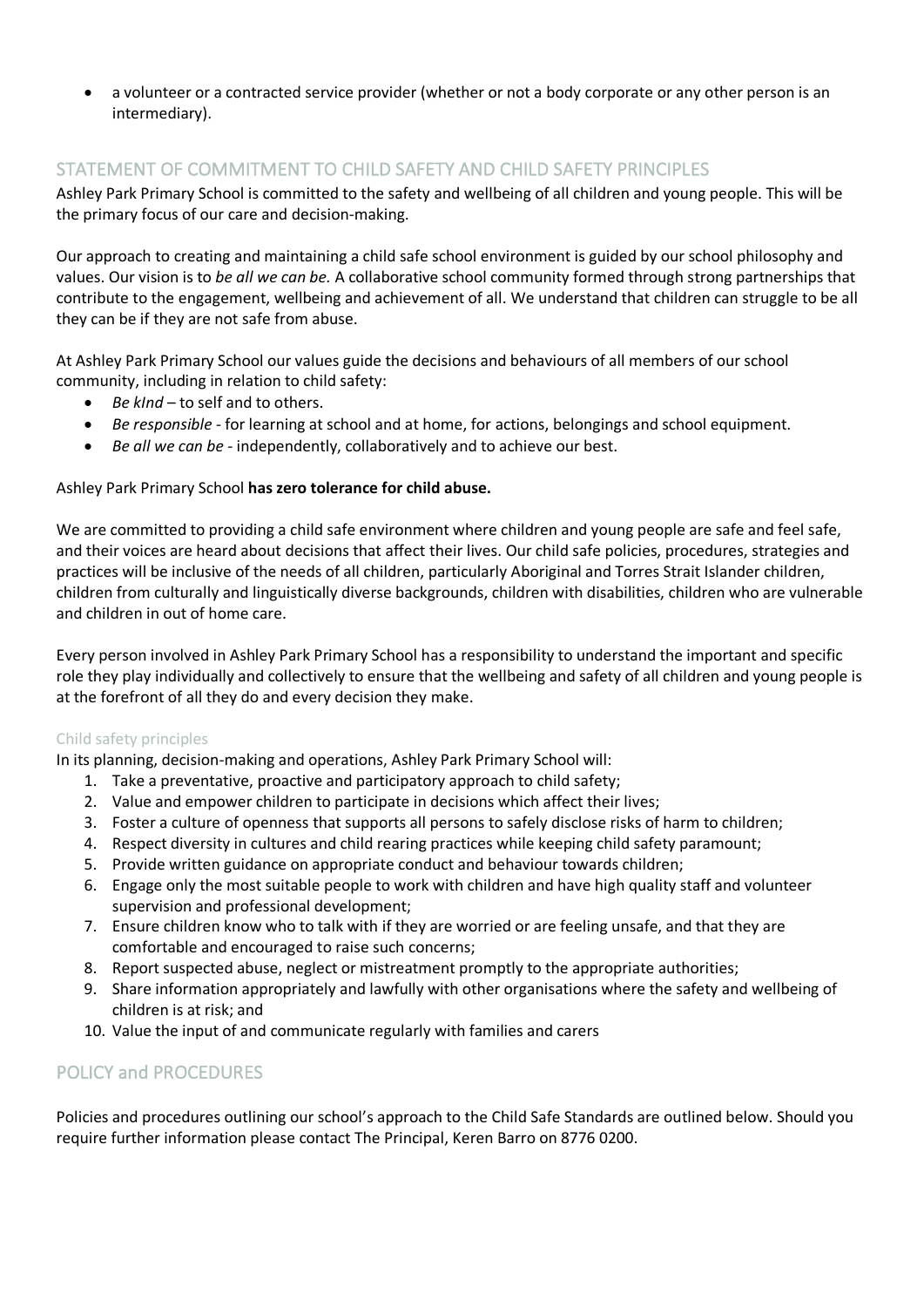# STRATEGIES TO EMBED A CHILD SAFE CULTURE

Ashley Park Primary School's culture encourages staff, students, parents and the school community to raise, discuss and scrutinise child safety concerns. This makes it more difficult for abuse to occur and remain hidden.

All child safety documents, including this policy, the *Child Safety Code of Conduct* the school's *Child Safety Responding and Reporting Obligations (including Mandatory Reporting) Policy and Procedures Identifying and Responding to All Forms of Abuse in Victorian Schools* and the Four Critical Actions for Schools are readily available online and in hard copy at reception for all staff and students to read at any time.

Child safety is everyone's responsibility. **All school staff** are required to:

- Act in accordance with the school's *Child Safety Code of Conduct*, which clearly sets out the difference between appropriate and inappropriate behaviour
- Act in accordance with the *Child Safety Responding and Reporting Obligations (including Mandatory Reporting) Policy and Procedures* at all times, including following the Four Critical Actions for Schools where necessary
- Undertake annual guidance and training on child safety
- Act in accordance with their legal obligations, including:
	- o Failure to disclose offence (applies to all adults)
	- o Duty of care (applies to all school staff)
	- o Mandatory reporting obligations (applies to all mandatory reporters, including teachers, principals, registered psychologists, and registered doctors and nurses)
	- o Failure to protect offence (applies to a person in a position of authority within the school)
	- o Reportable conduct obligations (applies to all school staff in reporting conduct to the principal, and applies to the principal in reporting to Employee Conduct Branch)
	- o Organisational duty of care (applies to the school as an organisation)
	- o For more information on these obligations, see Identifying and Responding to All Forms of Abuse in Victorian Schools.

As part of Ashley Park Primary School's child safe culture, **school leadership** (including the principal and assistant principal) will:

- Consider the diversity of all children, including (but not limited to) the needs of Aboriginal and Torres Strait Islander children, children from culturally and linguistically diverse backgrounds, children with disabilities, and children who are vulnerable, when implementing the Child Safe Standards
- Ensure that child safety is a regular agenda item at school leadership meetings and staff briefings
- Encourage and enable staff professional learning and training to build deeper understandings of child safety and prevention of abuse
- Ensure that no one is prohibited or discouraged from reporting an allegation of child abuse to a person external to the school or from making records of any allegation.

As part of Ashley Park Primary School's child safe culture, **school mandatory reporting staff** are required to:

- Complete the Protecting Children Mandatory reporting and other obligations online module every year
- Read the school's *Child Safety Code of Conduct* on induction, and maintain familiarity with that document
- Read the school's *Child Safety Responding and Reporting Obligations (including Mandatory Reporting) Policy and Procedures* on induction, and maintain familiarity with that document
- Read the school's *Child Safety Policy* (this document) on induction, and maintain familiarity with that document.

As part of Ashley Park Primary School's child safe culture, in performing the functions and powers given to them under the *Education and Training Reform Act 2006*, **school councils and school council members** will:

• Ensure that child safety is a regular agenda item at school council meetings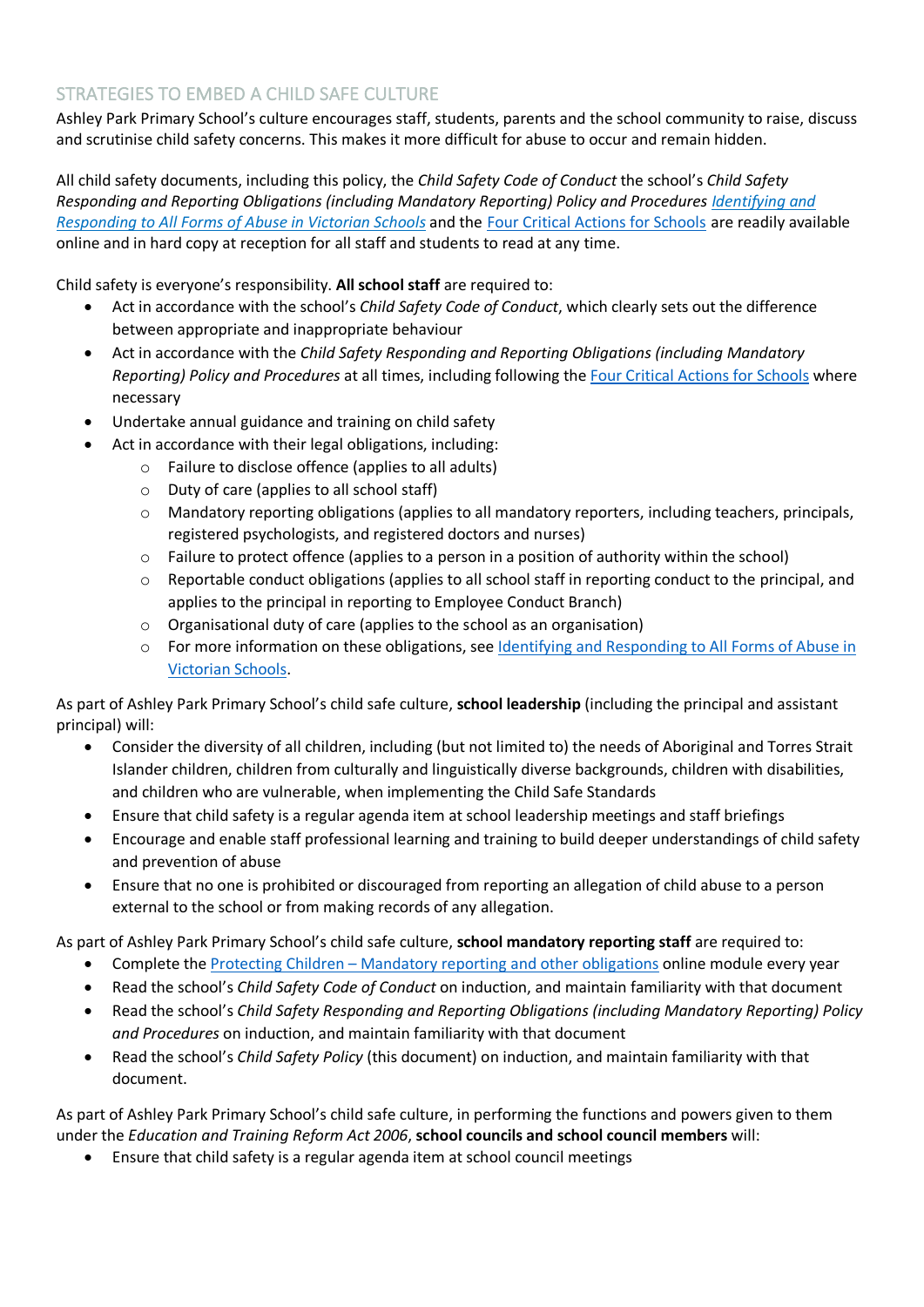- Consider the diversity of all children, including (but not limited to) the needs of Aboriginal and Torres Strait Islander children, children from culturally and linguistically diverse backgrounds, children with disabilities, and children who are vulnerable, when making decisions regarding the Child Safe Standards
- Undertake annual guidance and training on child safety, such as the Child Safe Standards School Council Training PowerPoint.
- Approve the *Child Safety Code of Conduct* to the extent that it applies to school council employees and members, and if updated, note the new document in its school council meeting minutes
- When hiring employees, ensure that selection, supervision and management practices are child safe (unless delegated to the principal).

School leadership will maintain records of the above processes.

# ROLES AND RESPONSIBILITIES

School leaders will ensure that each person understands their role, responsibilities and behaviour expected in protecting children and young people from abuse and neglect. Staff will comply with the school's *Child Safety Code of Conduct*, which sets out clearly the difference between appropriate and inappropriate behaviour. Specific child safety responsibilities:

- The Principal is responsible for reviewing and updating the *Child Safety Policy* every 3 years.
- The Principal is responsible for monitoring the school's compliance with the *Child Safety Policy*. The school community should approach the Principal if they have any concerns about the school's compliance with the *Child Safety Policy*.
- The Principal is responsible for informing the school community about this policy, and making it publicly available.
- Other specific roles and responsibilities are named in Ashley Park Primary School's other child safety policies and procedures, including the *Child Safety Code of Conduct*, *Child Safety Responding and Reporting Obligations (including Mandatory Reporting) Policy and Procedures*, and risk assessment register.

## RECRUITMENT

Ashley Park Primary School follows the Department's Recruitment in Schools guide to ensure child safe recruitment practices, available on the Department's website.

All prospective volunteers are required to comply with our school's *Volunteers Policy*, including in relation to assessing the suitability of prospective volunteers and obtaining checks required under this policy.

## TRAINING AND SUPERVISION

Training and education is important to ensure that everyone in the school understands that child safety is everyone's responsibility.

Our school culture aims for all staff and volunteers (in addition to parents/carers and children) to feel confident and comfortable in coming forward with any allegations or suspicions of child abuse or child safety concerns. We train our staff and volunteers to identify, assess, and minimise risks of child abuse and to detect potential signs of child abuse. This training occurs annually or more often as required.

We also support our staff and volunteers through ongoing supervision to develop their skills to protect children from abuse, to promote the cultural safety of Aboriginal and Torres Strait Islander children and children from linguistically and/or diverse backgrounds, and the safety of children with a disability and vulnerable children.

New employees and volunteers will be inducted into the school, including by being referred to the *Child Safety Policy* (this document), the *Child Safety Code of Conduct*, and the *Child Safety Responding and Reporting Obligations (including Mandatory Reporting) Policy and Procedures* on the school website and available in hard copy at the front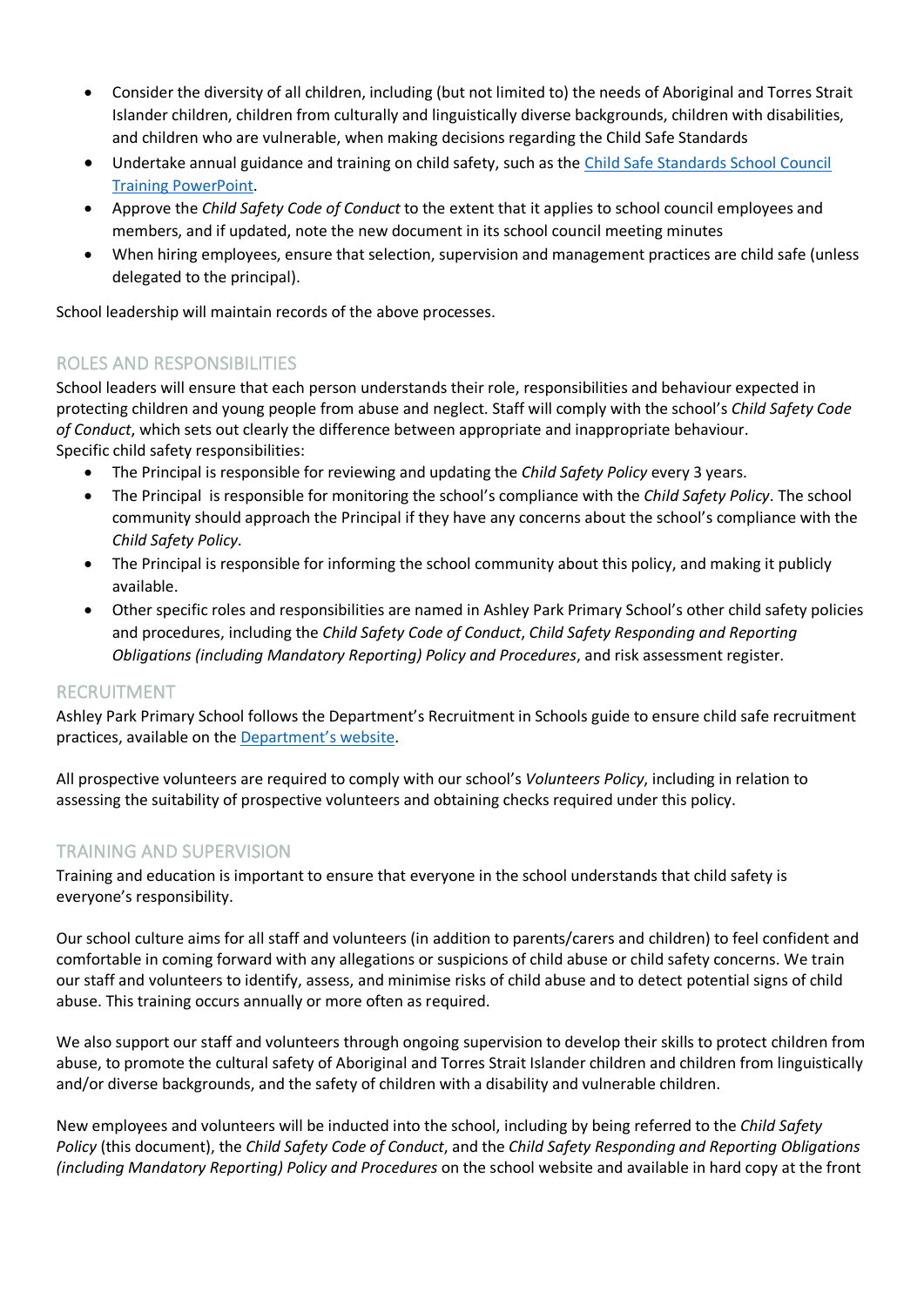desk. They will also be supervised regularly to ensure they understand our school's commitment to child safety, and that their behaviour towards children is safe and appropriate. All employees of our school will be monitored and assessed via regular performance review to ensure their continuing suitability for child-connected work. Any inappropriate behaviour will be reported by school staff to the Principal or Assistant Principal and will be managed in accordance with Ashley Park Primary School's *Child Safety Responding and Reporting Obligations (including Mandatory Reporting) Policy and Procedures* where required.

# REPORTING A CHILD SAFETY CONCERN OR COMPLAINT

The school has clear expectations for all staff and volunteers in making a report about a child or young person who may be in need of protection. All staff (including school council employees) must follow the school's *Child Safety Responding and Reporting Obligations (including Mandatory Reporting) Policy and Procedures*, including following the Four Critical Actions for Schools if there is an incident, disclosure or suspicion of child abuse. Immediate actions should include reporting their concerns to DHHS Child Protection, Victoria Police and/or another appropriate agency and notifying the principal or a member of the school leadership team of their concerns and the reasons for those concerns.

Ashley Park Primary School will never prohibit or discourage school staff from reporting an allegation of child abuse. The school will always take action to respond to a complaint in accordance with the school's *Child Safety Responding and Reporting Obligations (including Mandatory Reporting) Policy and Procedures.* In accordance with Action 4 of the Four Critical Actions for Schools, Ashley Park Primary School will provide ongoing support for students affected by child abuse.

The *Child Safety Responding and Reporting Obligations (including Mandatory Reporting) Policy and Procedures* can be found at on our school website.

# RISK REDUCTION AND MANAGEMENT

Ashley Park Primary School believes the wellbeing of children and young people is paramount, and is vigilant in ensuring proper risk management processes, found in the school's risk assessment register. The school recognises there are potential risks to children and young people and will take a risk management approach by undertaking preventative measures.

We will identify and mitigate the risks of child abuse in school environments by taking into account the nature of each school environment, the activities expected to be conducted in that environment and the characteristics and needs of all children expected to be present in that environment.

Ashley Park Primary School monitors and evaluates the effectiveness of the actions it takes to reduce or remove risks to child safety, more information can be found in the school's risk assessment register.

# LISTENING TO, COMMUNICATING WITH AND EMPOWERING CHILDREN

Ashley Park Primary School has developed a safe, inclusive and supportive environment that involves and communicates with children, young people and their parents/carers. We encourage child and parent/carer involvement and engagement that informs safe school operations and builds the capability of children and parents/carers to understand their rights and their responsibilities. Our school is committed to supporting and encouraging students to use their voice to raise and share their concerns with a trusted adult at any time of need. Students can access information on how to report abuse in the Child Safe posters on display or the Child Safe folder at reception.

When the school is gathering information in relation to a complaint about alleged misconduct with or abuse of a child, the school will listen to the complainant's account and take them seriously, check understanding and keep the child (and/or their parents/carers, as appropriate) informed about progress.